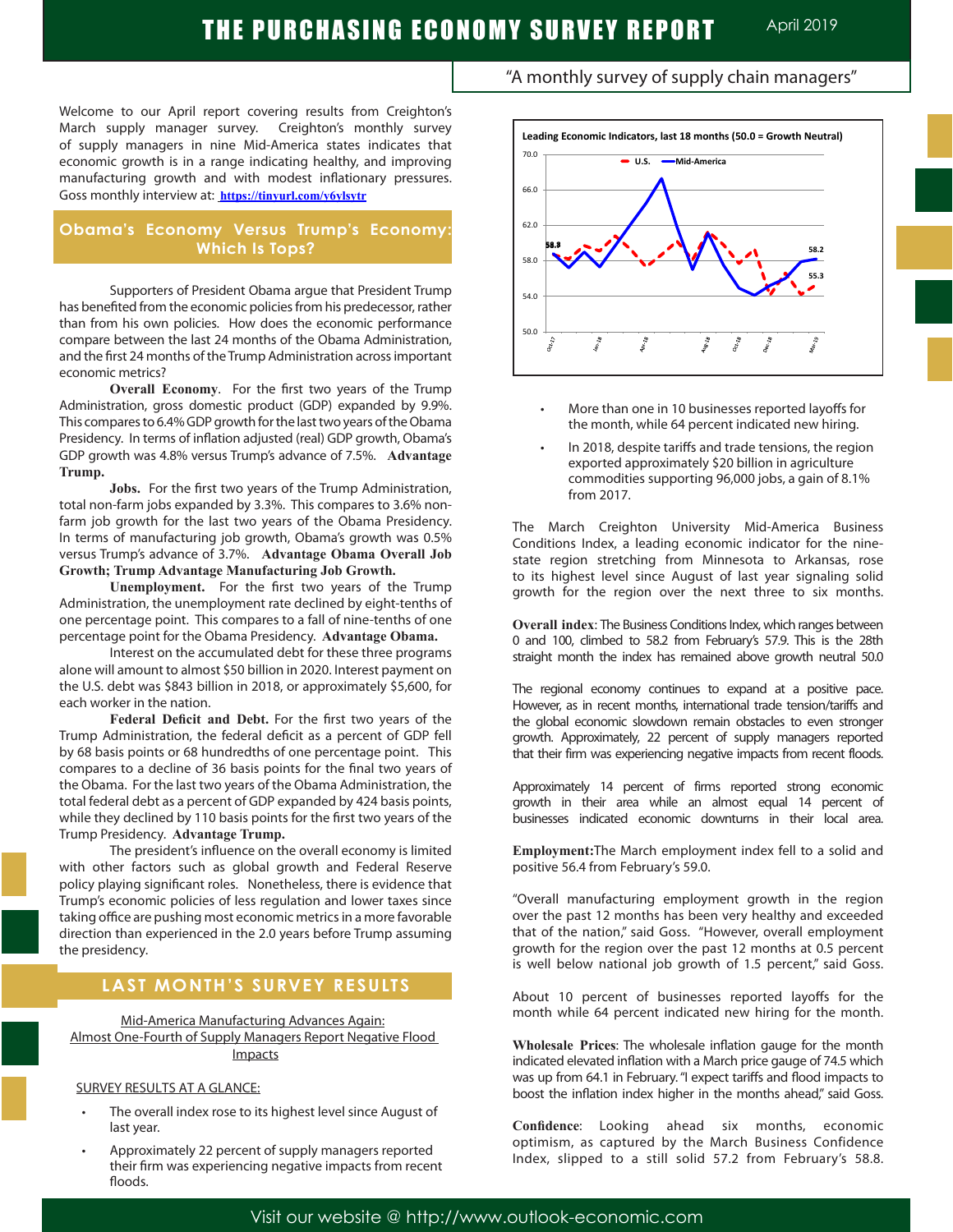"However, I expect business confidence to depend heavily on trade talks with China as well as U.S. economic growth in the weeks and months ahead," reported Goss.

**Inventories**: Companies expanded inventories of raw materials and supplies for the month, but at a slower pace than in February. The March inventory index declined to 52.2 from 57.8 in February.

**Trade:** The regional trade numbers for March were solid, but with both imports and exports slipping for the month. The new export orders index moved lower to 53.4 from February's 55.6, and the import index fell to 51.7 from 54.8 in February.

"Across the region the export of agriculture commodities remains very important with a total of \$6.8 billion for 2018 which represented a gain of 8.1 percent from 2017. In 2018, the export of agriculture commodities produced approximately \$20 billion in overall economic activity in the Mid-America supporting a total of 96,000 jobs in the region," said Goss.

**Other components**: Components of the March Business Conditions Index were new orders at 58.8, up from February's 55.3; the production or sales index at 60.9 was up significantly from 53.9 in February; and speed of deliveries of raw materials and supplies index at 62.7 was down from last month's 63.8.

The Creighton Economic Forecasting Group has conducted the monthly survey of supply managers in nine states since 1994 to produce leading economic indicators of the Mid-America economy. States included in the survey are Arkansas, Iowa, Kansas, Minnesota, Missouri, Nebraska, North Dakota, Oklahoma and South Dakota.

The forecasting group's overall index, referred to as the Business Conditions Index, ranges between 0 and 100. An index greater than 50 indicates an expansionary economy over the course of the next three to six months. The Business Conditions Index is a mathematical average of indices for new orders, production or sales, employment, inventories and delivery lead time. This is the same methodology, used since 1931 by the Institute for Supply Management, formerly the National Association of Purchasing Management.

### **MID-AMERICA STATES**

### ARKANSAS

The March Business Conditions Index for Arkansas rose to 61.6 from February's 56.6. Components of the index from the monthly survey of supply managers were new orders at 61.8, production or sales at 65.5, delivery lead time at 66.5, inventories at 55.3, and employment at 59.1. In 2018, Arkansas exported \$451.6 million in agriculture commodities, which represented a growth of 21.8 percent over 2017 levels. In 2018, the export of agriculture commodities produced \$1.3 billion in overall economic activity in the state supporting a total of 6,300 jobs in the state.

### IOWA

The March Business Conditions Index for Iowa expanded to 57.8 from February's 56.9. Components of the overall index from the monthly survey of supply managers were new orders at 61.2, production or sales at 58.6, delivery lead time at 59.5, employment at 53.3, and inventories at 51.6. In 2018, Iowa exported \$2.0 billion in agriculture commodities, which represented a growth of 31.9 percent over 2017 levels. In 2018, the export of agriculture commodities produced \$5.9 billion in overall economic activity in the state supporting a total of 28,400 jobs.

"A monthly survey of supply chain managers"

#### KANSAS

The Kansas Business Conditions Index for March advanced to 55.2 from January's 53.3. Components of the leading economic indicator from the monthly survey of supply managers were new orders at 56.8, production or sales at 60.5, delivery lead time at 58.6, employment at 56.2, and inventories at 55.2. In 2018, Kansas exported \$1.4 billion in agriculture commodities, which represented a 12.0 percent decline over 2017 levels. In 2018, the export of agriculture commodities produced \$4.1 billion in overall economic activity in the state supporting a total of 19,500 jobs in the state.

#### **MINNESOTA**

The March Business Conditions Index for Minnesota declined slightly to 53.0 from 53.4 in February. Components of the overall March index from the monthly survey of supply managers were new orders at 55.7, production or sales at 54.6, delivery lead time at 56.5, inventories at 50.9, and employment at 51.3. In 2018, Minnesota exported \$540.1 million in agriculture commodities, which represented a 17.0 percent decline over 2017 levels. In 2018, the export of agriculture commodities produced \$1.6 billion in overall economic activity in the state supporting a total of 7,500 jobs.

#### MISSOURI

The March Business Conditions Index for Missouri climbed to 57.3 from February's 57.0. Components of the overall index from the survey of supply managers were new orders at 58.2, production or sales at 60.5, delivery lead time at 61.4, inventories at 51.1, and employment at 55.1. In 2018, Missouri exported \$521.5 million in agriculture commodities, which represented a growth of 2.7 percent over 2017 levels. In 2018, the export of agriculture commodities produced \$1.5 billion in overall economic activity in the state supporting a total of 7,300 jobs.

#### **NEBRASKA**

After dipping below growth neutral for December, Nebraska's Business Conditions Index has moved above the threshold of 50.0 each month since. Nebraska's overall index expanded to 57.1 from February's 52.4. Components of the index from the monthly survey of supply managers were new orders at 58.0, production or sales at 60.4, delivery lead time at 61.2, inventories at 50.9, and employment at 55.0. In 2018, Nebraska exported \$1.0 billion in agriculture commodities, which represented a growth of 8.4 percent over 2017 levels. In 2018, the export of agriculture commodities produced \$2.9 billion in overall economic activity in the state supporting a total of 14,000 jobs in the state.

#### NORTH DAKOTA

The March Business Conditions Index for North Dakota increased to 55.0 from 51.6 in February. Components of the overall index were new orders at 56.3, production or sales at 58.8, delivery lead time at 58.0, employment at 53.1, and inventories at 48.9. In 2018, North Dakota exported \$516.4 million in agriculture commodities, which represented a growth of 8.6 percent over 2017 levels. In 2018, the export of agriculture commodities produced \$1.5 billion in overall economic activity in the state supporting a total of 7,200 jobs.

### OKI AHOMA

Oklahoma's Business Conditions Index has remained above the 50.0 threshold for the last 20 straight months. The overall index from a monthly survey of supply managers for March fell to a still solid 53.9 from 58.1 in February. Components of the overall March index were new orders at 56.7, production or sales at 55.4, delivery lead time at 57.6, inventories at 57.6, and employment at 52.1. In 2018, Oklahoma exported \$311.7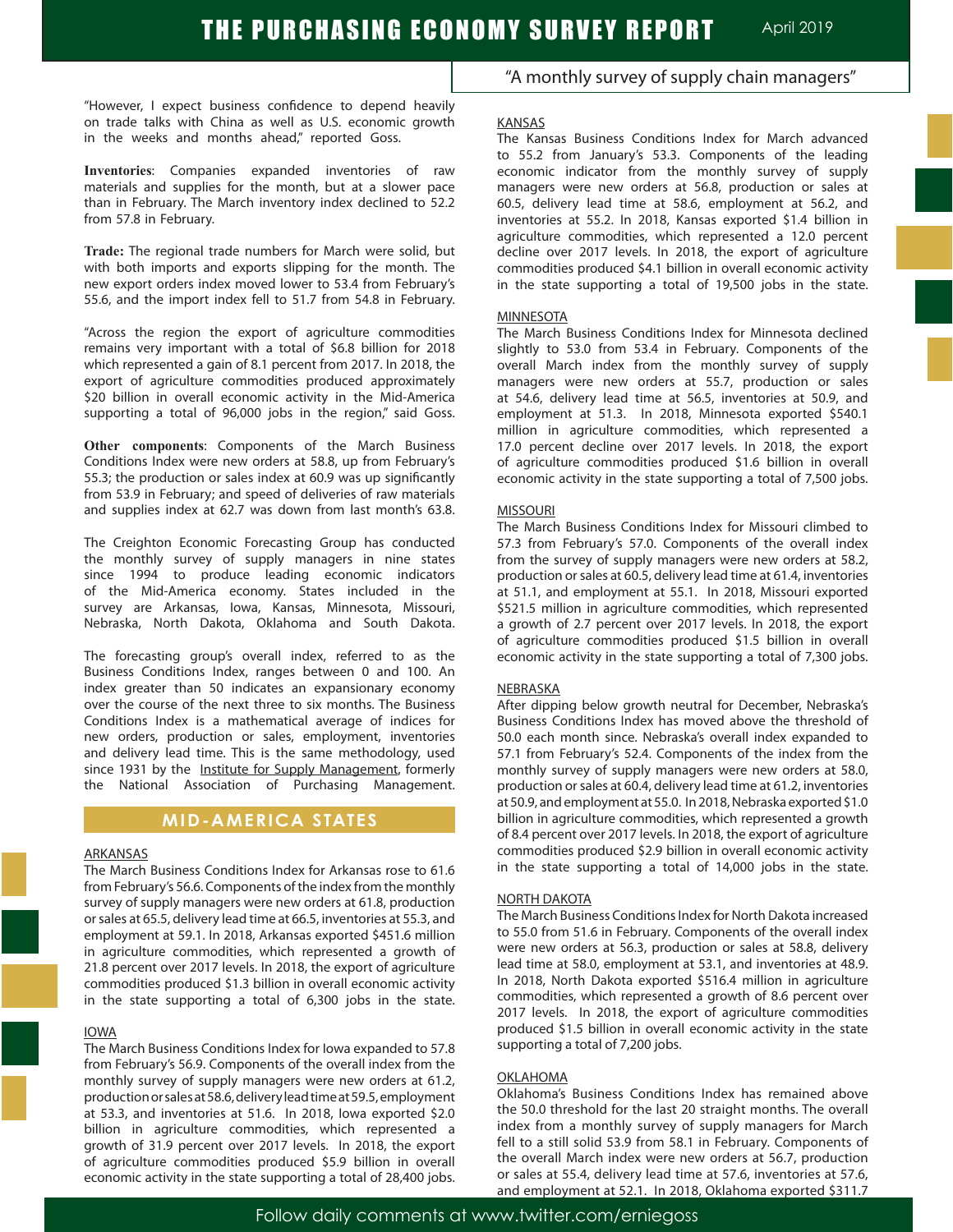million in agriculture commodities, which represented a growth of 39.5 percent over 2017 levels. In 2018, the export of agriculture commodities produced \$910.0 million in overall economic activity in the state supporting a total of 4,300 jobs.

#### SOUTH DAKOTA

The March Business Conditions Index for South Dakota climbed to a regional high of 70.8 from February's 68.7, also a regional high. Components of the overall index from the March survey of supply managers in the state were new orders at 69.4, production or sales at 75.9, delivery lead time at 64.0, inventories at 77.0, and employment at 67.5. "In 2018, South Dakota exported \$64.8 million in agriculture commodities, which represented a whopping growth of 50.0 percent over 2017 levels. In 2018, the export of agriculture commodities produced \$189.1 million in overall economic activity in the state supporting a total of 900 jobs in the state.

## **THE BULLISH NEWS**

- The U.S. economy added 196,000 jobs in March and the unemployment remained at a low 3.8%.
- Last week, first-time claims for unemployment insurance fell to their lowest level in 50 years.



## **THE BEARISH NEWS**

- The federal budget deficit rose to \$693 billion for the first half of fiscal 2019. Revenues were up, by 1% to \$1.5 trillion, but spending rose even more, by about 5% to \$2.2 trillion.
- Housing starts decreased 8.7% to an annual rate of 1.162 million units last in February.
- U.S. home prices in January rose at the slowest pace in 4 years, or 4.6% year-over-year.

## **THE OUTLOOK**

**National Association of Business Economics (NABE). MARCH SUMMARY:**: "NABE Outlook Survey panelists believe the U.S. economy has reached an inflection point, with the consensus forecasting real GDP growth to slow from 2.9% in 2018 to 2.4% in 2019, and to 2.0% in 2020," said NABE President Kevin Swift, CBE, chief economist, American Chemistry Council. "The panel has turned less optimistic about the outlook since the previous survey, as three-quarters of respondents see risks tilted to the downside, and only six percent perceive risks to the upside." "A majority of panelists sees external headwinds from trade policy and slower global growth as the primary downside risks to growth," added Survey Chair Gregory Daco, chief U.S. economist, Oxford Economics."Three-quarters of respondents have reduced their 2019 GDP growth outlook in response to trade policy developments. Nonetheless, recession risks are still perceived to be low in the near term. Panelists put the odds of a recession starting in 2019 at around 20%, and the odds of a recession by the end of 2020 at 35%. In part," Daco continued, "this reflects the Federal Reserve's dovish policy U-turn in January. A near-majority of panelists anticipates only one more interest rate hike in this cycle compared to the three hikes forecasted in the December survey.."

**From Goss:** ): ): I expect \*\*Annualized GDP growth of

## "A monthly survey of supply chain managers"

1.9% for Q1, 2019. \*\*U.S. job growth to continue, but job gains to range between 100,000 and 140,000 for the next several months. \*\*Year-over-year increase in U.S. housing prices to fall below 4% next month (and to continue to drop).

### **WHAT TO WATCH**

- **GDP:** On April 26, the Bureau of Economic Analysis releases estimated GDP for quarter one, 2019. An annualized growth below 1% will be bullish for bonds and bearish for stocks. A reading above 3% (which I doubt) would be bearish for the bond market
- **Consumer Price Index (CPI) for April:** The U.S. Bureau of Labor Statistics (BLS) will release the CPI for April on May 10. Year-over-year growth above 2.5% will cause the Fed to question, but not change, their interest rate stance for 2019.
- **Jobs:** . On May 3, the BLS releases its jobs report for March. Job additions above 150,000 with year-overyear wage gains between 3.3% and 3.6% will signal a "goldilocks economy."

### **STATISTIC OF THE MONTH**

89. If all of the announced nuclear closures go forward, the total number of operating nuclear reactors in the U.S. will decline from 99 to 89 by 2025. The amount of clean electricity lost from those 10 reactors would be 23% more than all of the solar electricity generated in the U.S. in 2017 (Forbes, Aug. 1, 2018).

## **Goss Eggs (Recent Dumb Economic Moves)**

Japanese Prime Minister Shinzo Abe is pushing a hike in the consumption tax for the nation's citizens at just the wrong time. Even negative interest rates are failing to stimulate this struggling economy and will not offset the negative impact of this tax hike.

### **Supply Manager Careers**

Senior Procurement & Vendor Management Specialist-Transamerica, Cedar Rapids, Iowa. **What You Will Do**: As a strategic partner to the marketing organization, you will provide your subject matter expertise to the **key marketing business stakeholders**, to identify the appropriate category strategies for various procurement projects that you will manage in a growing wealth management firm. You will gain a deep understanding of your stakeholders needs, and provide guidance and recommendations as their trusted strategic partner. Through your effective contract negotiations and vendor management and oversight, you will ensure successful on-time project delivery, supplier compliance, and cost savings. **Requirements:** \*Bachelor's] degree in business administration, operations management, or other directly applicable field or equivalent education experience \*Minimum of 5 years of experience in **INDIRECT** category procurement, strategic sourcing, supplier\ management and contract management \*Experience with the supplier identification, selection and negotiation process \*Knowledge of supplier management best practices and industry trends. \*Demonstrated ability to influence others and drive change.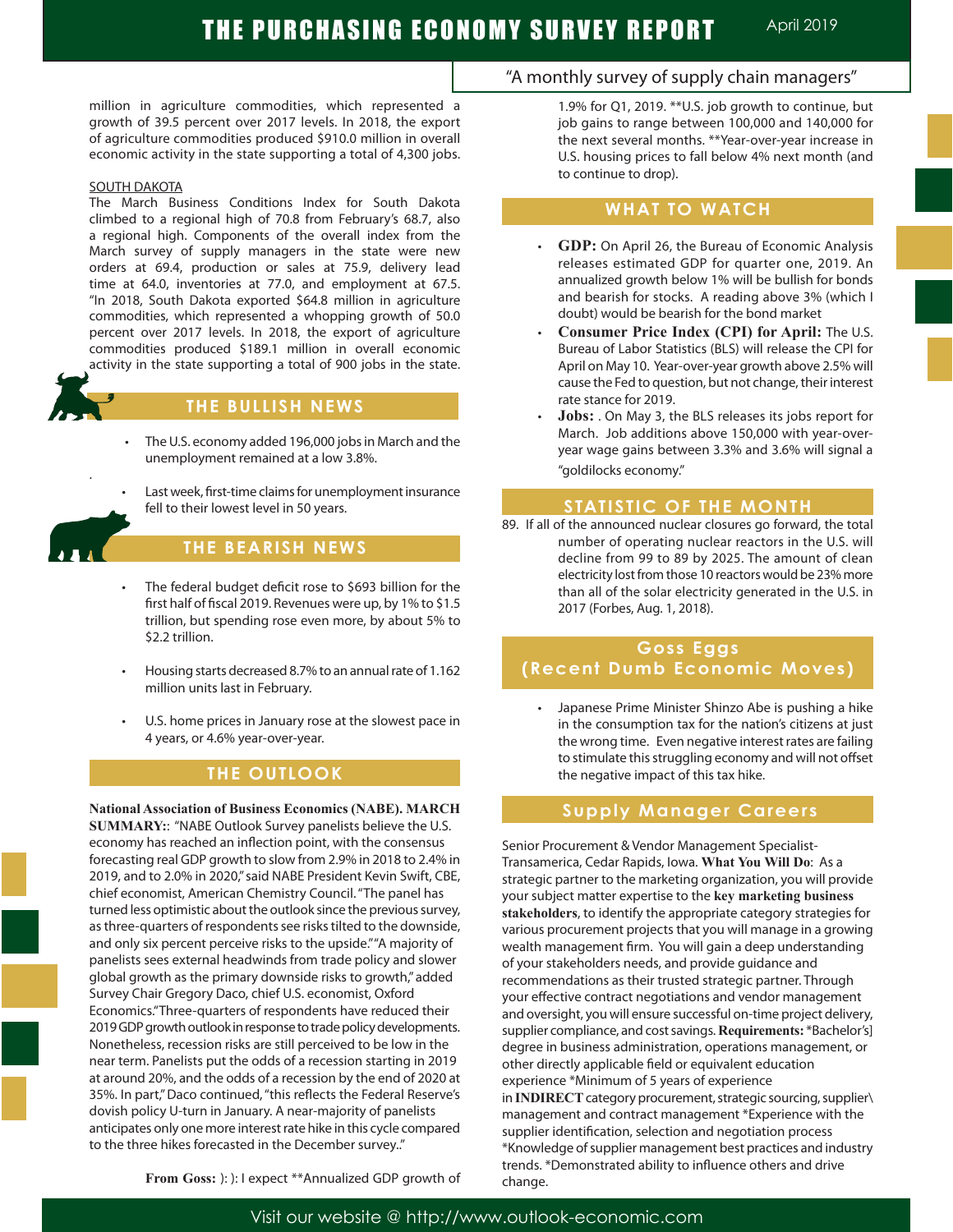"A monthly survey of supply chain managers"

\*Proven analytical and problem-solving skills, with a keen attention to detail. \*Strong business acumen and demonstrated ability to put strategic plans into operation. \*Proven ability to manage multiple projects and support activities within a single job function.

**Apply at:** https://tinyurl.com/y2r5l5c9

## **Supply Manager Reading Room**

**"Counterfeiting in the Supply Chain: Identification, Containment & Prevention by Adopting a Multi-Pronged Approach."** March 2019 by CAPS Research Researchers: Robert B. Handfield, Ph.D., Anand Nair, Ph.D. The problem of counterfeiting in the supply chain continues to plague companies in every industry. In order to combat counterfeiting, a multilayered strategy that adopts multiple approaches and engages the entire organization is needed. This research investigates counterfeiting's global growth and provides detailed recommendations to address the issue. It delves into strategies ranging from tracking technologies to working with government agencies in an effort to stem the growing challenge of counterfeiting throughout the supply chain:

https://www.capsresearch.org/research/

### **FOLLOW ERNIE**

Survey results for April will be released on May 1, the first business day of the month.

Follow Goss on twitter at http://twitter.com/erniegoss For historical data and forecasts visit our website at: http://business.creighton.edu/organizations-programs/economicoutlook